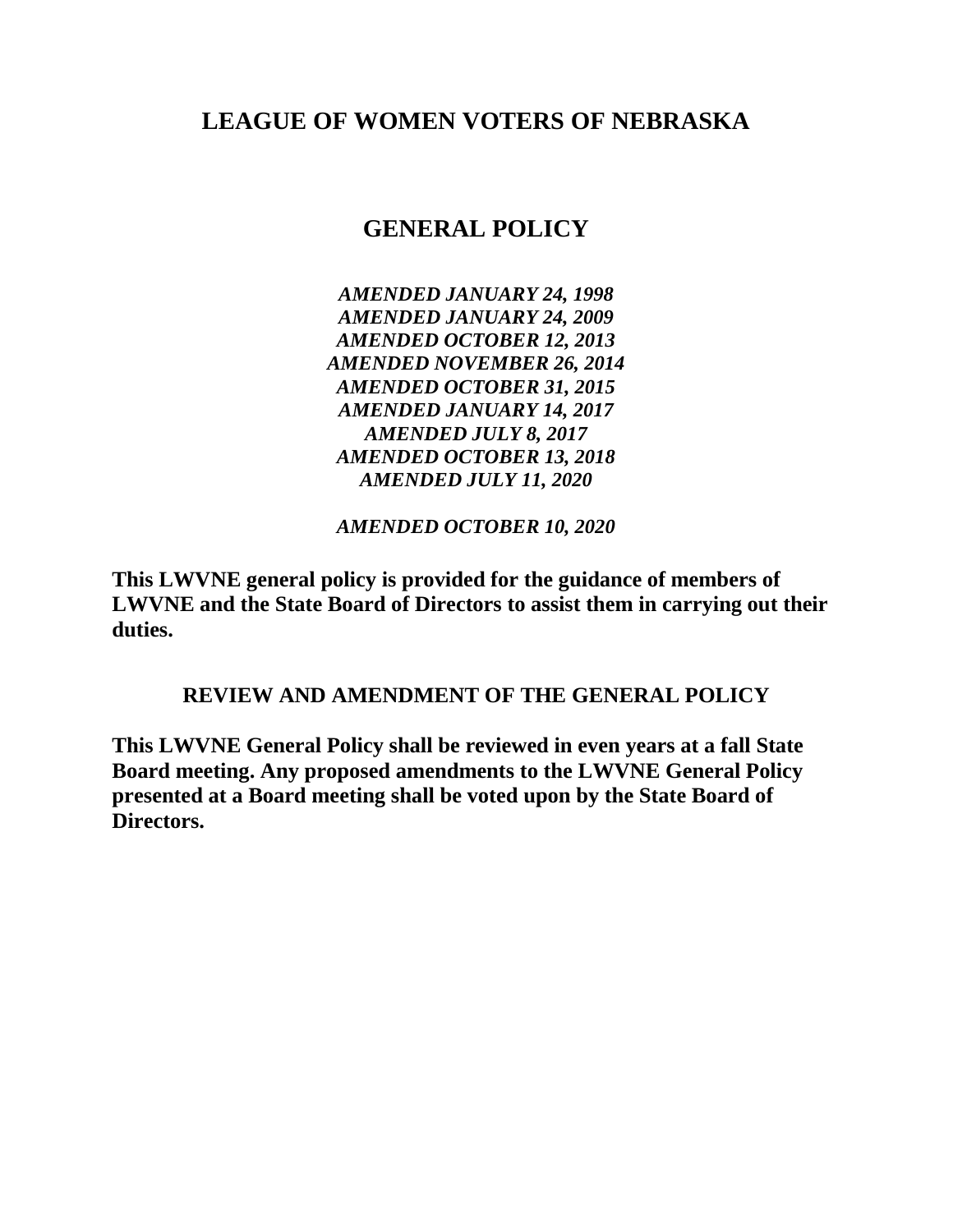# **Table of Contents**

| APPENDIX III (LWVNE Education Fund Project Request/Report Form) 14–15 |  |
|-----------------------------------------------------------------------|--|
|                                                                       |  |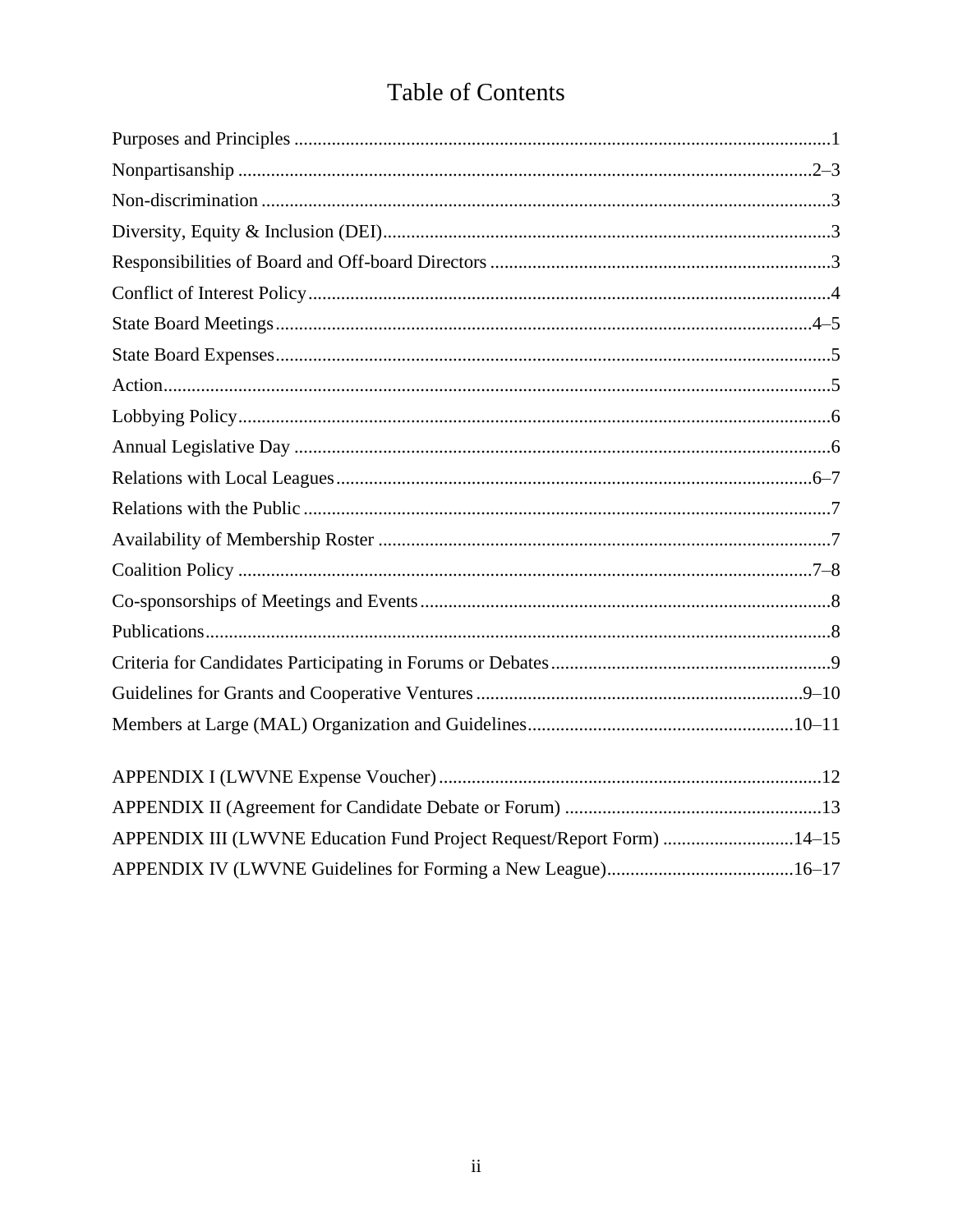## **PURPOSES AND PRINCIPLES**

#### **Purposes**

The purposes of the League of Women Voters of Nebraska are to promote political responsibility through the informed and active participation of citizens in government and to act on selected governmental issues.

#### **Belief**

LWVNE believes democratic government in the United States depends upon informed and active participation.

#### **Nonpartisanship**

LWVNE does not support or oppose any political party or any candidate. LWVNE takes action on selected governmental issues and policies in the public interest. LWVNE encourages its members as individuals to actively participate in the political process.

#### **Membership**

Any person who subscribes to the purposes and policy of LWVNE shall be eligible for membership. Persons at least 16 years of age who join the League shall be voting members. All others who join the League shall be associate members.

#### **Voter Services**

The purposes of LWVNE Voter Services are to inform the public about registration and voting procedures and to provide factual and unbiased information on issues and candidates. Local Leagues are encouraged to provide voter registration opportunities and report their activities at Board meetings and in the Nebraska *VOTER*.

#### **Principles**

The League of Women Voters believes in representative government and in the individual liberties established in the Constitution of the United States.

The League of Women Voters believes democratic government depends upon informed and active participation and requires that governmental bodies protect the citizen's right to know by giving adequate notice of proposed actions, holding open meetings and making public records accessible.

The League of Women Voters believes every citizen should be protected in the right to vote; that every person should have access to free public education which provides equal opportunity for all; and that no person or group should suffer legal, economic or administrative discrimination.

The League of Women Voters believes efficient and economical government requires competent personnel, the clear assignment of responsibility, adequate financing and coordination among the different agencies and levels of government.

The League of Women Voters believes responsible government should be responsive to the will of the people; that government should maintain an equitable and flexible system of taxation, promote the conservation and development of natural resources in the public interest, share in the solution of economic and social problems which affect the general welfare, promote a sound economy and adopt domestic policies which facilitate the solution of international problems.

The League of Women Voters believes cooperation with other nations is essential in the search for solutions to world problems, and that the development of international organizations and international law is imperative in the promotion of world peace.

The League is fully committed to ensure compliance – in principle and in practice – with LWVUS' Diversity, Equity and Inclusion Policy.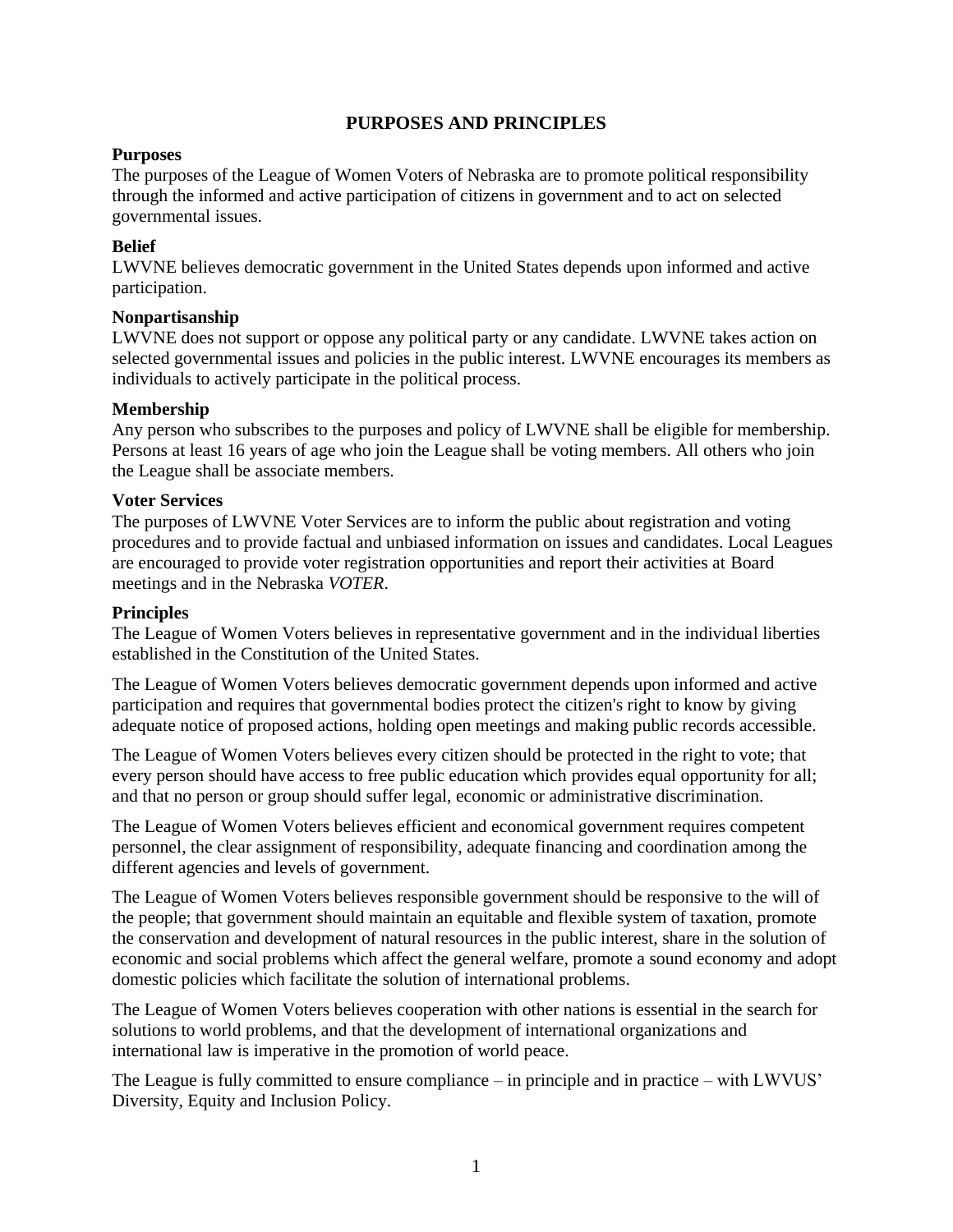## **NONPARTISAN POLITICAL POLICY**

The nonpartisan policy protects the good name of the League of Women Voters. Members of the state and local League boards shall adhere carefully to the nonpartisan political policy of the League of Women Voters of the United States (LWVUS). The purpose of formulating nonpartisan principles is to clarify and establish proper procedures for state and local League officials. Public perception of the League is an important part of this policy.

This policy applies to LWVNE Board members but not to their families.

#### **The Nominating Committee shall apprise all prospective Board members of the policy.**

#### **A. Nonpartisan Policy**

Specific procedures to implement this policy include:

The president, the action vice president, voter services director and the office administrator shall avoid political activities that may give the appearance of partisanship.

Other state and local board members are encouraged to participate in political activities but must first consult the board if they are in doubt as to whether their activities could compromise the League's nonpartisanship.

A Board member shall NOT run for office in a partisan race or accept a partisan appointment.

A State Board member may accept appointment to, or run for, a local political office if a. the election does not require a party affiliation;

- b. the board of the local League involved gives approval; and
- c. the State League Board approves.

#### **B. Party Support**

Board members other than those designated in Paragraph A. are encouraged to be active in their party affiliation if their activities will not jeopardize the League's nonpartisan policy.

Board members may contribute financially and may maintain contacts with political parties and leaders. Before a Board member accepts a high-visibility position in a political party, the Board member shall contact the Board for review of the assignment. Such party positions may be held after Board review and approval. With the exception of the President, Board members may attend party conventions as delegates.

#### **C. Social and Other Media**

A Board member shall not indicate her/his political affiliations or candidate preferences at any level of government in the media, nor on social networking sites or other public venues that also prominently identify the individual as a member of the LWVNE Board.

#### **D. Membership on Other Boards and Committees**

State Board members may serve on Election Boards.

In all instances where the partisan or nonpartisan status of a board, commission or committee is questionable, where the purpose of the commission or board may be in conflict with League position or where visibility is associated with a specific political activity, the State Board should be contacted to determine if the Board member can remain on the State Board while serving in such capacity.

#### **E. Appointment of League Members to Nonpartisan Commissions and Boards**

LWVNE encourages League members, including all members of LWVNE Board of Directors, to apply for positions on government commissions and boards such as the Nebraska Natural Resources Commission and Nebraska Library Commission. LWVNE may recommend League members as appointees to act as informed and active participants in government.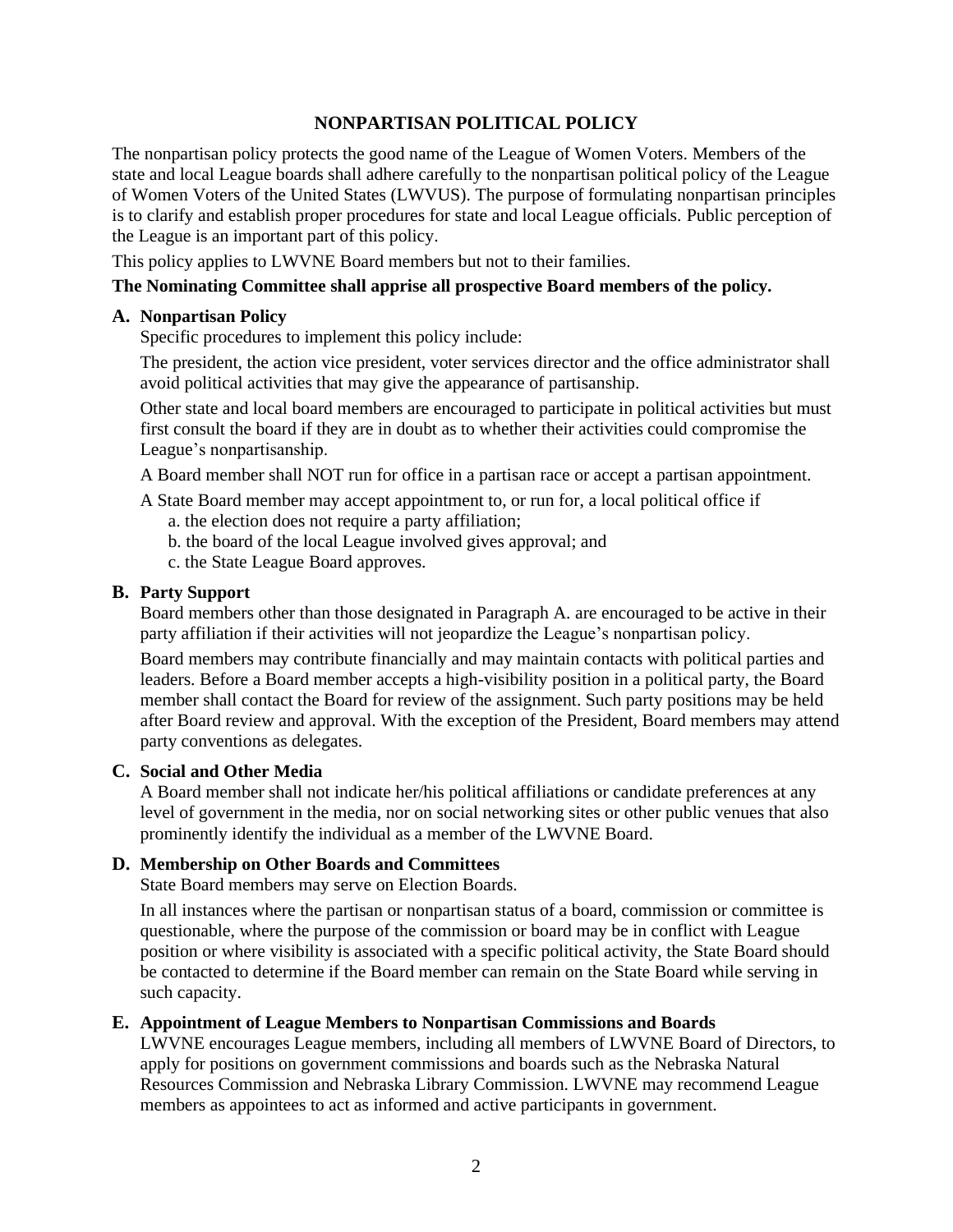#### **F. Additional Clarification**

Board members shall present questions about specific situations to the Board when the policies do not resolve the question.

## **NON-DISCRIMINATION**

### **A. Place**

No League meeting shall be held in a place which is known to discriminate on the basis of race, religion, gender identity or sexual orientation.

#### **B. Speakers**

If a request for a League speaker is made by an organization which is known to discriminate on the basis of race, religion, gender identity or sexual orientation, it shall be up to the discretion of the LWVNE President or the Action Vice President, after discussion with the Board, to determine if such speaking engagement presents an opportunity for education, or should be declined.

## **DIVERSITY, EQUITY & INCLUSION (DEI)**

LWV is an organization fully committed to diversity, equity, and inclusion in principle and in practice. Diversity, equity, and inclusion are central to the organization's current and future success in engaging all individuals, households, communities, and policy makers in creating a more perfect democracy.

There shall be no barriers to full participation in this organization on the basis of gender, gender identity, ethnicity, race, native or indigenous origin, age, generation, sexual orientation, culture, religion, belief system, marital status, parental status, socioeconomic status, language, accent, ability status, mental health, educational level or background, geography, nationality, work style, work experience, job role function, thinking style, personality type, physical appearance, political perspective or affiliation and/or any other characteristic that can be identified as recognizing or illustrating diversity.

#### **RESPONSIBILITIES OF BOARD AND OFF-BOARD DIRECTORS**

- **A.** At the expiration of a term of office or upon resignation, each director should turn in a complete file, including program material, minutes, basic publications, supplies, and correspondence to the incoming director or to the office administrator who will provide the file to the incoming director. Material in portfolio files that is no longer pertinent to current work but is of permanent historic value should be turned in to the League office for the permanent files.
- **B.** Each director shall hold a briefing meeting with the successor to the office. The meeting may be by telephone, email, or in person.
- **C**. Each director shall submit a written or oral report of any activity at regularly-scheduled State Board meetings. Each director shall submit a written annual report for the annual meeting.
- **D.** Directors should forward a copy of pertinent correspondence to the League office.
- **E.** Board members shall read and update their volunteer descriptions.
- **F.** Unexcused absences from two consecutive Board meetings or three unexcused absences from Board meetings in a biennium shall be considered a resignation from the Board. The president shall notify the Board member in writing of each unexcused absence.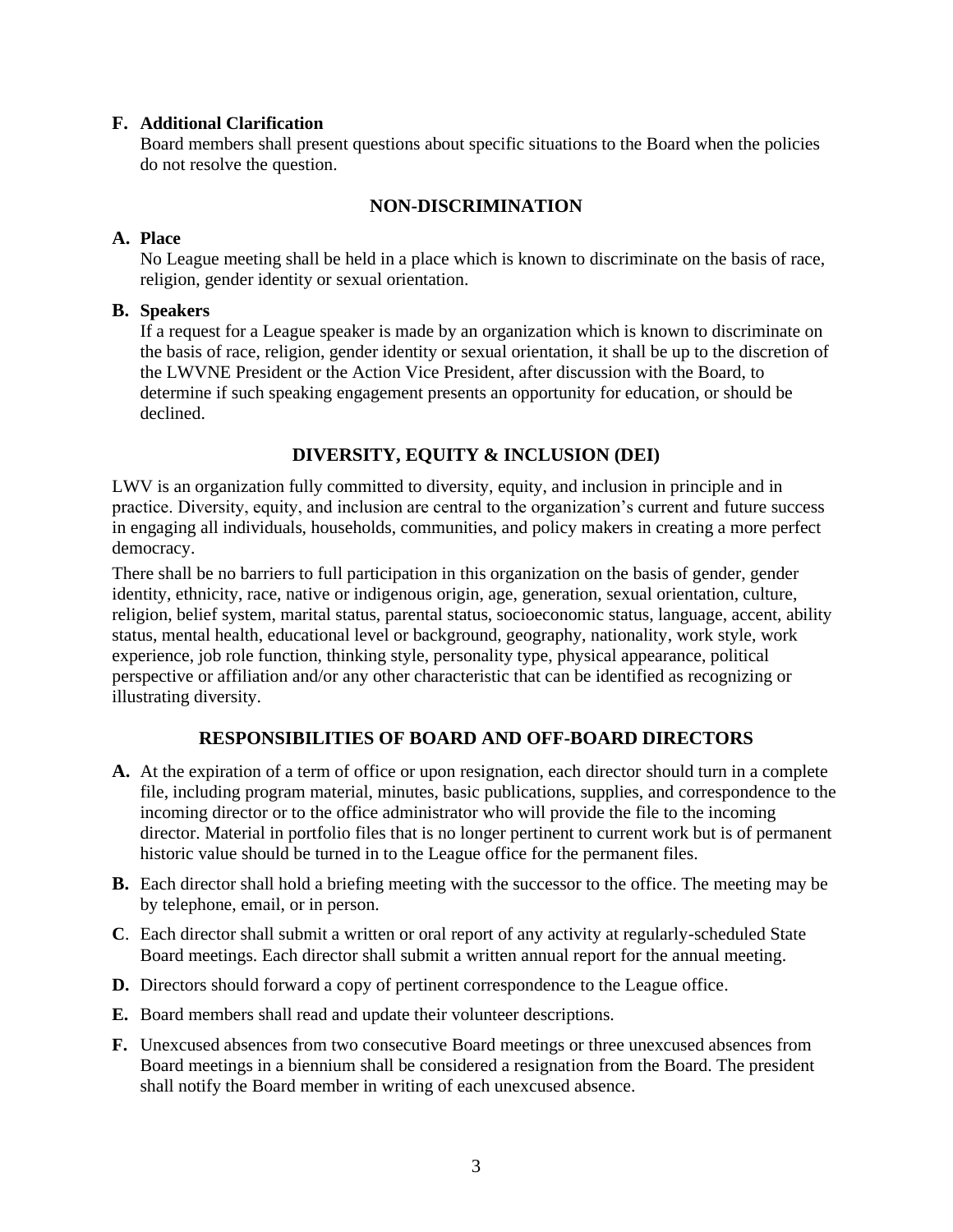## **CONFLICT OF INTEREST POLICY**

- **A.** Board members may serve on non-League advisory boards except in cases where serving on the advisory board and the LWVNE Board at the same time may result in a conflict of interest. Spouses and other family members may serve in any governmental capacity without affecting the status of the Board member.
- **B.** Board members may not lobby legislators, other than their own and speaking for themselves only, in opposition to League position.
- **C.** If a conflict of interest problem arises from employment and/or volunteer activities, the Board should be notified.
- **D.** Board members may not accept stipends or grants for League projects while sitting on the policymaking board of the organization that is responsible for administering the grant.

## **STATE BOARD MEETINGS**

#### **A. Regularity**

Regularly scheduled Board meetings shall be held. In the event of a meeting cancellation, all Board members shall be notified of the cancellation and the re-scheduled meeting date.

#### **B. Agenda**

The President is responsible for a written agenda to be sent prior to Board meetings. It should include information on proposals for discussion and decisions to be made at that Board meeting.

#### **C. Minutes Review**

The president shall appoint readers to review the minutes draft and report back to the secretary within two weeks of receiving the draft.

#### **D. Minutes**

Minutes of each Board meeting shall be sent to all Board members and local League presidents within 30 days after a meeting. The January Board minutes shall be available one week before the legislative priority Board meeting. A copy of the minutes of each Board meeting shall be sent to the League office for permanent file.

#### **E. Action Items from the Minutes**

A list of action items shall be sent to the Board as soon as possible after the Board meeting to remind members of their responsibilities before the next Board meeting.

#### **F. Summary and Communications**

Items of general interest from State Board meetings shall be included in the ensuing Nebraska *VOTER* via individual articles and/or reports presented by officers and directors. Items of special interest or of an emergency nature shall be circulated to all members as soon as possible via email.

### **G. Open Meeting Policy**

All LWVNE Board meetings are open to the public.

All regular Board meeting dates shall be set when the year's calendar is made and the schedule shall be posted on the League website and in the Nebraska *VOTER*.

Local Leagues are encouraged to list the dates for the State Board meetings on their local calendars.

State Board minutes shall remain on file at the League office and shall be available to anyone.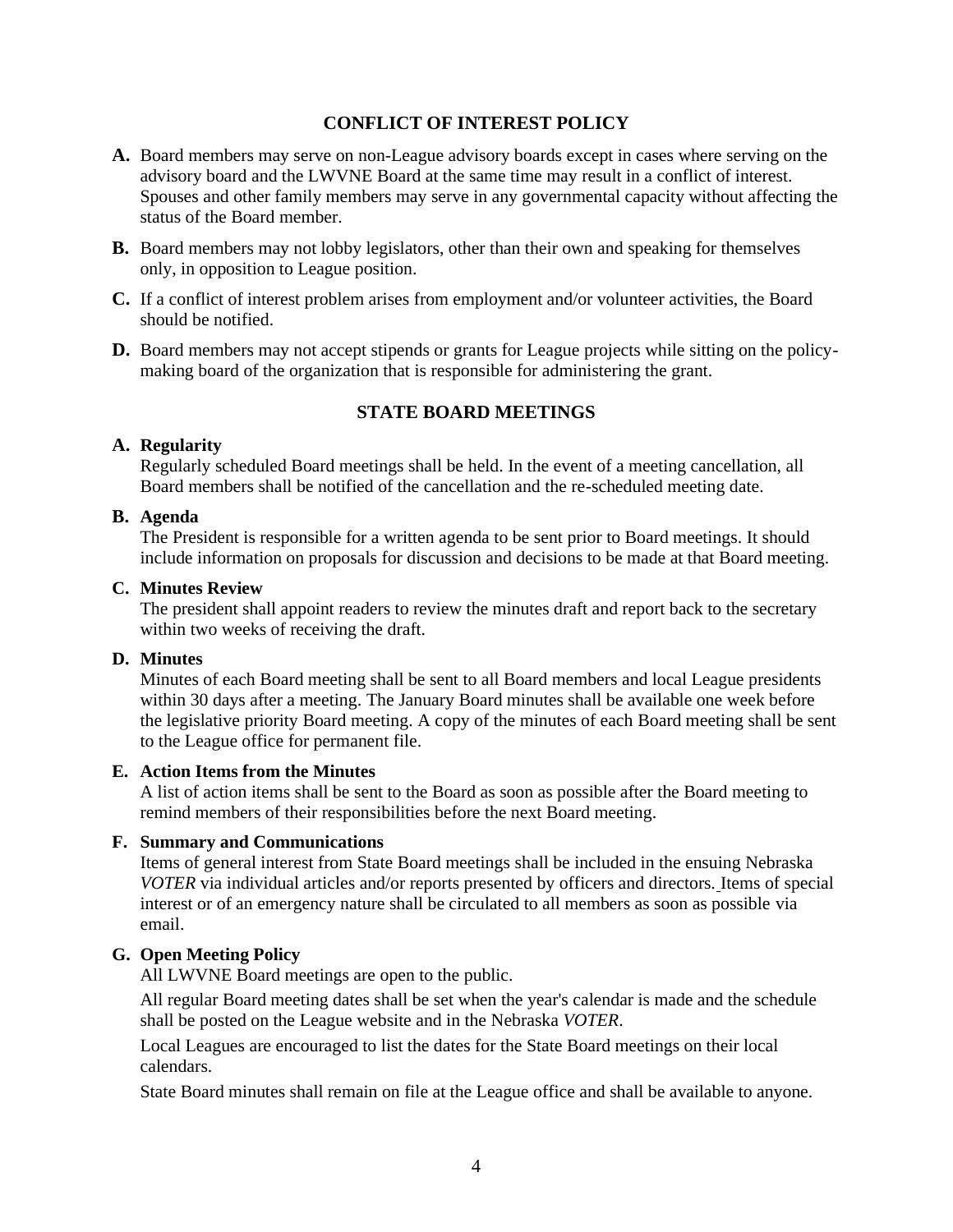Requests to make a presentation at a Board meeting or to place an item on the agenda shall be made to the state president promptly after the agenda draft is received and a minimum of eight calendar days prior to the Board meeting unless there is an urgent issue to be addressed. Then the president and office administrator shall be notified as soon as possible. Reports for a Board meeting must be received at least eight days before the meeting.

#### **H. Local League Liaisons**

Local League liaisons to the State Board are members of the board and shall have the same duties and responsibilities as others on the State Board.

#### **I. Additional Attendees at Board Meetings**

A standing invitation is extended to the chair and members of the Nominating Committee, all off-Board directors, study committee chairs and local League Presidents. All League members are encouraged to attend Board meetings.

## **STATE BOARD EXPENSES**

#### **A. General Expenses**

Board members shall submit vouchers with receipts for expenses, either for reimbursement or as a contribution. Expenses incurred pursuant to their duties shall be reimbursed within the financial capabilities of the State League. The voucher is in Appendix I.

## **B. Convention/Council Expenses**

Expenses of state League delegates to national conventions and national councils shall be reimbursed within the financial capabilities of the State League.

## **ACTION**

#### **A. Authorization**

The LWVNE President and/or Action Vice President are authorized to take League action on League priority bills in the legislature in accordance with League position and policy and when the need arises. The President and/or Action Vice President shall report all legislative action to the Board at the next Board meeting.

#### **B. Local Action on State Positions**

Local Leagues may take action on the local level under a State position. Local League Presidents shall give prior notice to the state League President or Action Vice President of any local League action that pertains to a State position.

## **C. Jurisdictional Boundaries**

A local League may extend its jurisdictional boundaries for advocacy efforts when:

- 1. A particular action issue on which the local League has been working involves governmental entities immediately beyond the local boundaries;
- 2. Interviewing, monitoring, or other means of gathering information needs to be done outside the local area to adequately address the local issue;
- 3. Advocacy will be enhanced by presentation of the local League position to the surrounding area;
- 4. The jurisdictional extension will not be within that of another local League unless the two local Leagues are working cooperatively on the issue; and
- 5. Clearance has been obtained from the State League President or the Action Vice President and action is within appropriate League guidelines.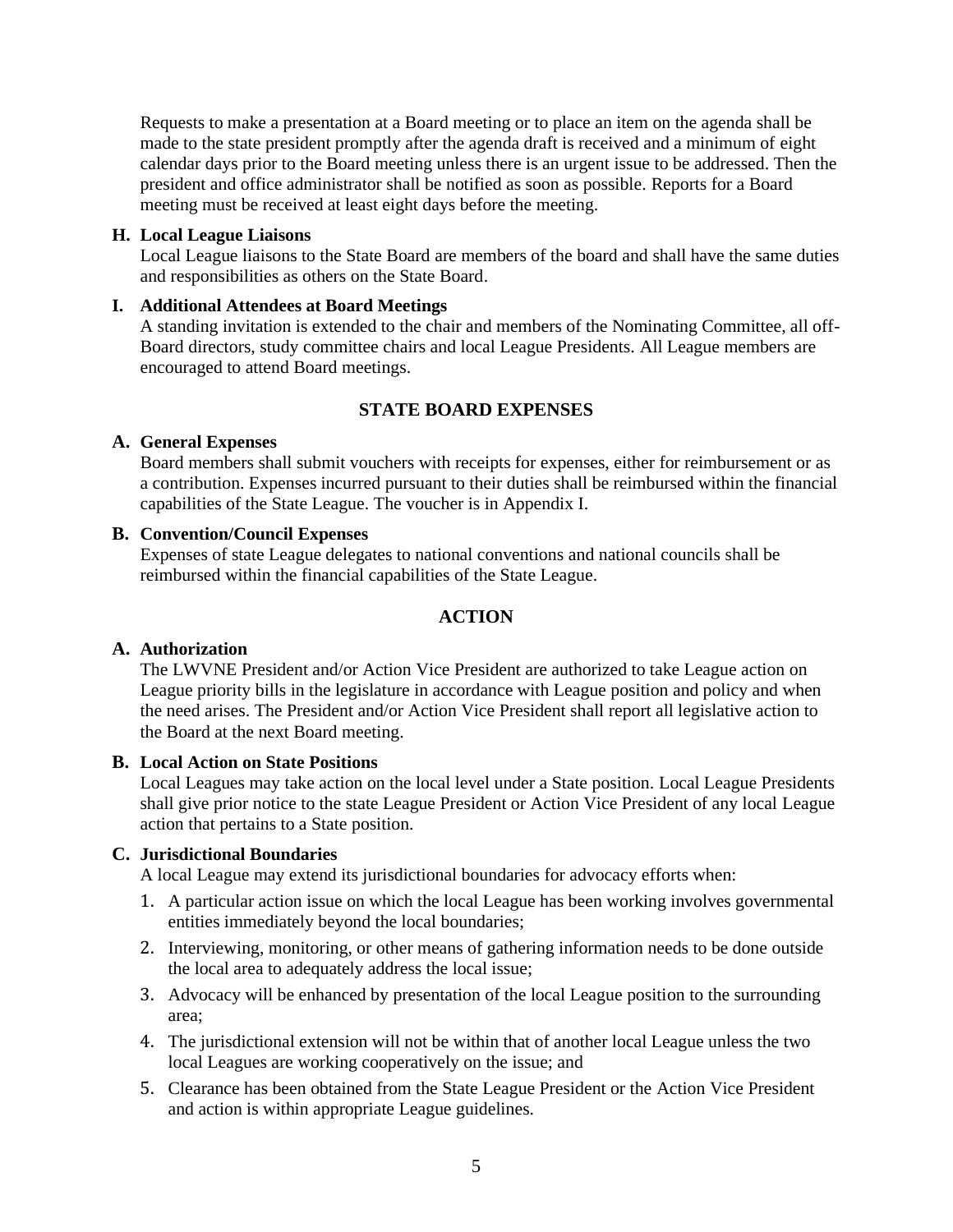## **LOBBYING POLICY**

- **A. Registered Lobbyist.** A registered lobbyist for League may perform the following functions on behalf of the League:
	- 1. Call out a senator from the session to discuss League priority bills and League positions;
	- 2. Contact senators in person or by telephone, mail, fax or email to discuss League priority bills and League positions; and
	- 3. Testify before a legislative committee.

## **B. League Member**

- 1. With the knowledge and permission of the President or Action Vice President a member may give testimony before Legislative hearings. A written copy of any testimony shall be provided to the President or Action Vice President before presentation to the legislative committee.
- 2. When a specific request is made by the President or Action Vice President, a member may discuss, within a designated time frame, a League position with a state senator face-to-face. During that period of time, a member may call any Senator out of the session or may write to or call any member of the Executive, Judicial or Legislative Branch to promote the League position.
- 3. A member may contact their own senator to discuss a League position.
- 4. League members are encouraged to speak to, email or write any persons in government about any issue they wish, whether or not a League priority, when they are speaking on their own behalf.

## **ANNUAL LEGISLATIVE DAY**

- **A.** All League members are encouraged to attend the annual Legislative Day.
- **B.** League priorities to be promoted on Legislative Day are determined by the Board based on recommendations from the Legislative Day committee. A separate Board meeting is scheduled to determine the recommended priority bills.
- **C.** When there are sufficient funds, folders about the League and information about the League's legislative positions and priorities are disseminated to the senators or to their staff members.
- **D.** Members meet with senators or member of their staff to promote the League's positions regarding the legislative bills chosen by the State Board.

## **RELATIONS WITH LOCAL LEAGUES**

## **A. Calendar**

State League shall assist local Leagues in planning their activities by setting up a League calendar, including deadline guides, as soon as possible after the beginning of the League year.

## **B. Minutes of the State Annual Meeting**

State Board shall send one copy of minutes of the annual meeting to local League Presidents.

#### **C. Per Member Payments for Student Memberships**

LWVNE does not assess PMP for local Leagues' student memberships.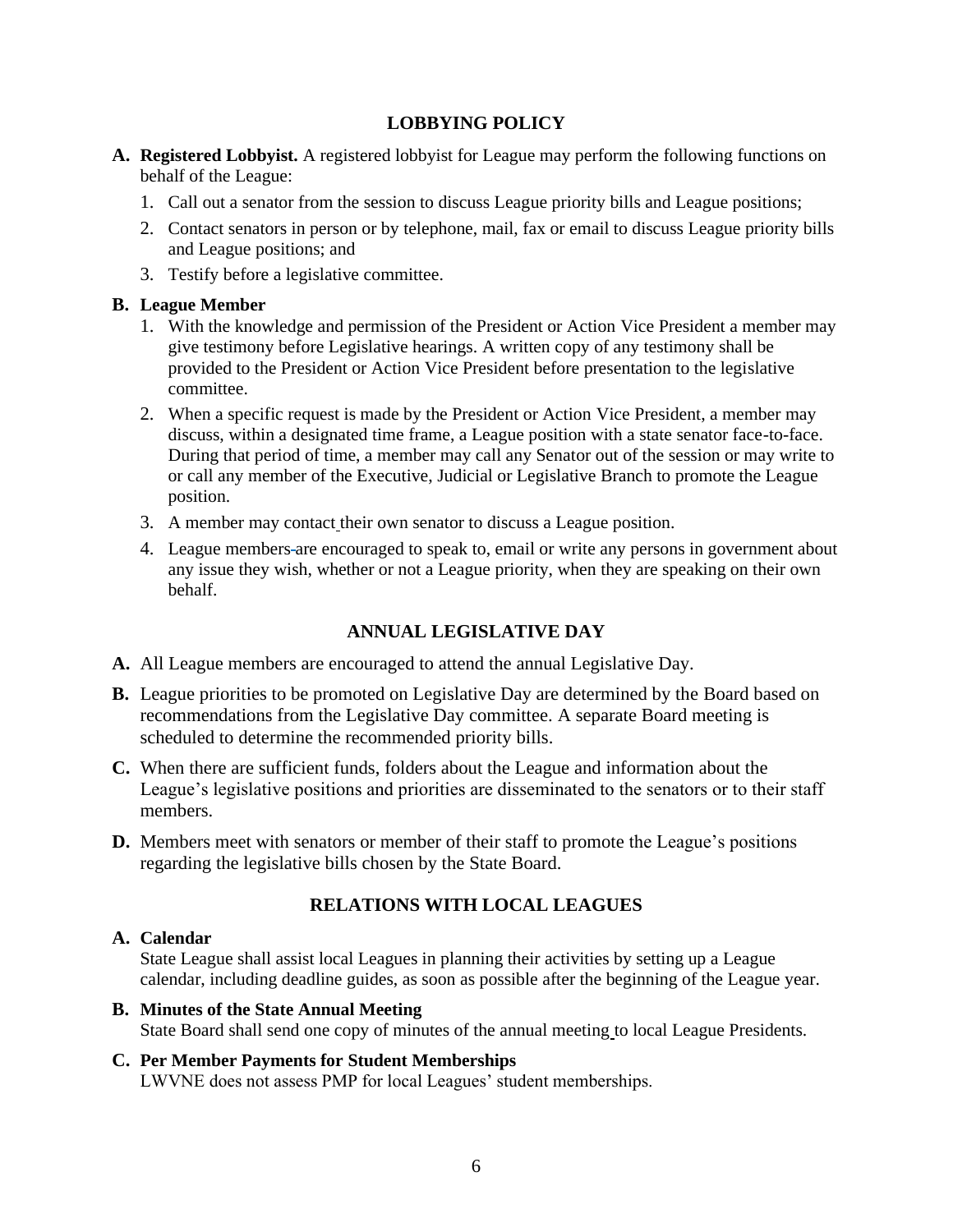#### **D. Exchanged Material**

LWVNE encourages local Leagues to share information, resources, publications and ideas with other local Leagues.

#### **E. Local Leagues are Encouraged to send the following documents to the State League Office**

- 1. A copy of pertinent correspondence from local board members to national board members or officers.
- 2. A copy of press releases and news articles.
- 3. A list of members with updates as they occur.
- 4. The State League will coordinate as necessary with the website management team.

## **RELATIONS WITH THE PUBLIC**

#### **A. Representation in Other Organizations**

No one may represent the League in any organization except a duly appointed representative from the Board. The Board will determine the extent of cooperation with other organizations insofar as that cooperation adheres to the principles of the National League.

#### **B. Statements Made in Community**

Statements made in the community, including the media, in the name of the State League may be made only by the President or a duly authorized representative. Such statements shall be filed in the State office.

#### **C. Disagreement with League Position**

State Board members who may not agree with League positions shall not express their disagreement publicly.

#### **D. Financial Contribution to Other Organizations**

The League does not make financial contributions to other organizations except those working cooperatively in a League Program field. Each request for such contribution requires Board decision. The League does not contribute funds to non  $501(c)(3)$  organizations.

#### **E. Speaker Requests**

The State Board shall reimburse State League speakers for their expenses within the financial capability of the League.

#### **F. News Releases**

The State League President and Action Vice President are authorized to release press statements regarding League action or League positions.

#### **AVAILABILITY OF MEMBERSHIP ROSTER**

The roster of State League members generally is not available to any organization or individual outside the League. Each request will be at the discretion of the Board.

## **COALITION POLICY**

**A.** The Board shall decide whether to join a coalition.

**B.** The Board shall issue a statement to local League presidents and MALs, outlining the reasons the League is joining the coalition, the goal or goals of the coalition, and the length of time the Board projects the League shall remain a part of the coalition.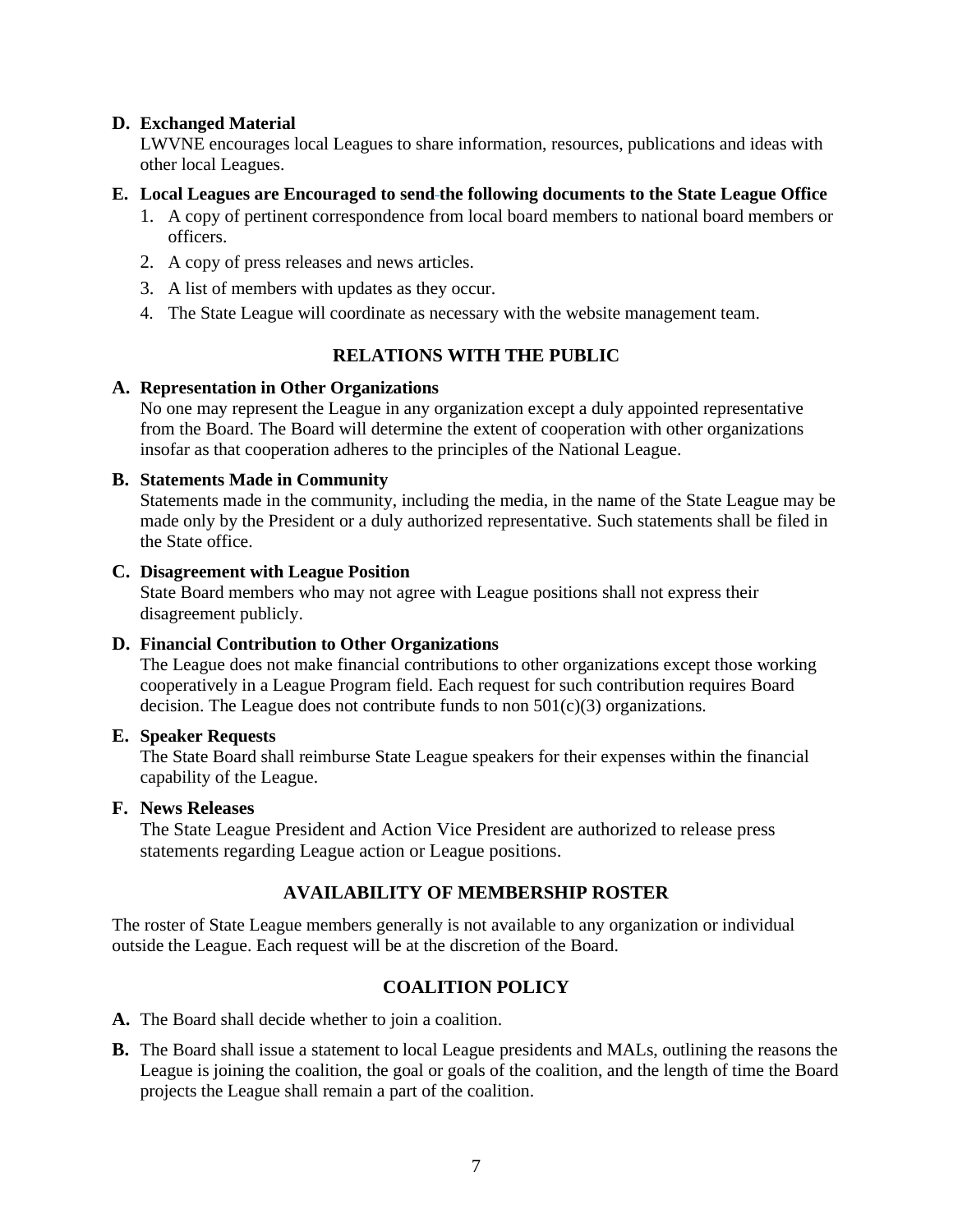- **C.** When the LWVNE joins a coalition, a representative shall be designated by the Board to participate in the planning and implementation of coalition activities. The President or Action Vice President shall provide the coalition with the League representative's contact information.
- **D.** The League representative, if not a Board member, shall become a non-voting member of the State Board during the time they are that representative.
- **E.** The LWVNE President shall notify local League presidents and MALs that the League has joined a coalition and shall provide same with the name and contact information for the League representative on the coalition.
- **F.** A committee of the President, Vice President Action, and any director of a portfolio involved will decide when to join informal coalitions, or whether to be involved with advocacy work with our coalition partners on specific issues and proposed legislation.
- **G.** A list of coalition memberships shall be maintained and distributed to the Board and MALs annually and at any time a new membership is added or ended.

## **CO-SPONSORSHIPS OF MEETINGS AND EVENTS**

- **A.** The Board of Directors shall determine if the LWVNE shall sponsor a meeting or event with one or more cosponsors. The Board shall appoint a representative from the League to work with the other co-sponsors to plan and coordinate the joint meeting or event.
- **B.** The League President shall provide local League presidents and MALs with all necessary information regarding the co-sponsored meeting or event as soon as such information becomes available.

#### **PUBLICATIONS**

#### **A. Nebraska** *VOTER*

The Nebraska *VOTER* is the official communication vehicle between the State League and its members.

#### **B. State Publications**

All State Program publications shall be critically reviewed, prior to printing, by a reading committee of members appointed by the President. Such committee members shall not have been members of the Program or resource committee developing the study.

All materials to be published by the State League shall be reviewed by the State President and the State Board.

All publications shall be properly identified as State League publications and shall provide the State League office address.

State League publications will be made available to all members.

#### **C. VOTE411—Online**

The Board may request funding from the Education Fund for VOTE411 in federal election years. An evaluation after an election shall be conducted to determine the degree of usage by the public and the candidates as a basis for continuing to offer VOTE411. The grant request form is in Appendix III.

#### **D. Educational Publications**

Any publication that does not express position support should be financed by the State Education Fund.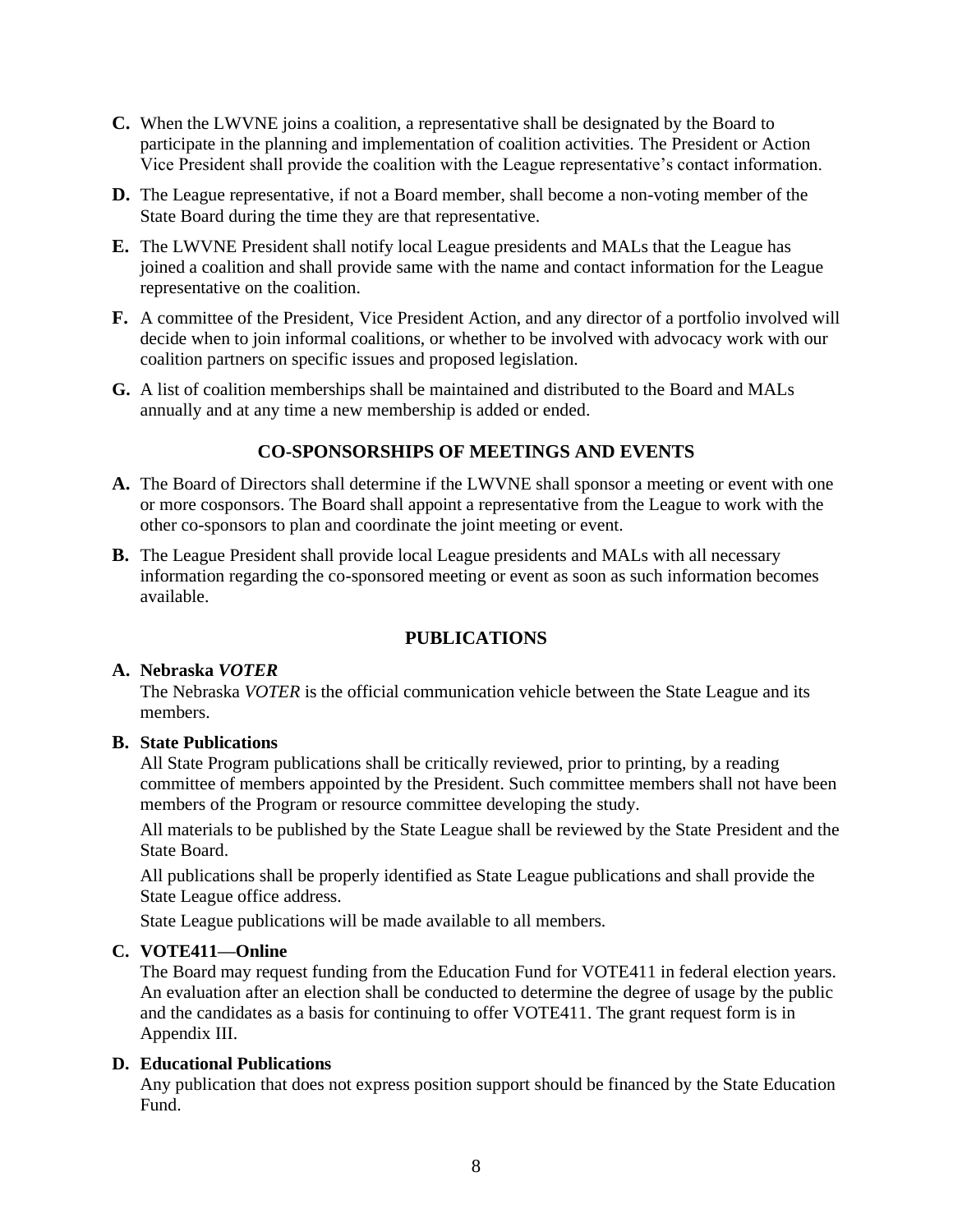## **CRITERIA FOR CANDIDATES PARTICIPATING IN FORUMS OR DEBATES**

(Agreement Form in Appendix II)

- **A.** The Federal Communications Commission (FCC) and Federal Election Commission (FEC) rules state that a nonviable candidate can be excluded from participating in a nonpartisan debate. The sponsoring organization must have articulated clear, fair, reasonable and objective bases for determining which candidates shall be invited.
- **B.** The League believes the purpose of a candidate debate or forum is to inform citizens in a responsible and civil manner. Some individuals file for elected office with no intention of campaigning and the League considers these individuals to be nonviable candidates.
- **C.** The League requires that a candidate must meet the following criteria in order to be eligible to participate in a debate or forum. They must
	- 1. Meet the state constitutional requirements for the elective office;
	- 2. File or announce publicly their intention to file for an office; and
	- 3. Exhibit some evidence of a formal campaign such as a manager, treasurer, an office, contributions, or other visible organizational structure.

## **GUIDELINES FOR GRANTS AND COOPERATIVE VENTURES**

#### **I. Grant proposals to organizations outside the League**

- **A.** Obtain information in writing from the organization offering the grant, including:
	- 1. Purpose, objectives and criteria of grant.
	- 2. Organization's contact(s) for the grant.
	- 3. Name(s) of League project administrator(s) for grant, if awarded.
	- 4. Time factor, including the date the grant was announced or known and the date the proposal is due.
	- 5. Amount requested from granting organization.
	- 6. Expectations of the League, including in-kind and monetary support to execute proposal.
	- 7. When and how requested funds will be paid.
- **B.** The President shall work with the League project administrator(s) in the writing of the proposal. Before it is submitted, the proposal must be approved by the State Board of Directors during a regularly scheduled meeting or by email vote and/or action by the Board's Executive Committee if the grant deadline occurs during a timeframe when the Board is not scheduled to meet.
- **C.** Grant proposals approved for funding by organizations outside the League shall be reported to the Board during a regularly scheduled meeting or by email. The report shall include a proposed budget for the project. The Board shall communicate to the project administrator(s) its expectations for subsequent written reports on the project's expenses and achievements, e.g., at each Board meeting, at specified Board meetings and/or upon completion of the project.
- **D.** Substantive changes to an approved grant proposal that would change the nature or scope of the project or exceed the funds allotted shall be presented to the Board for approval during a regularly scheduled meeting or by email vote and/or action by the Board's Executive Committee if a deadline from the funding organization occurs during a timeframe when the Board is not scheduled to meet.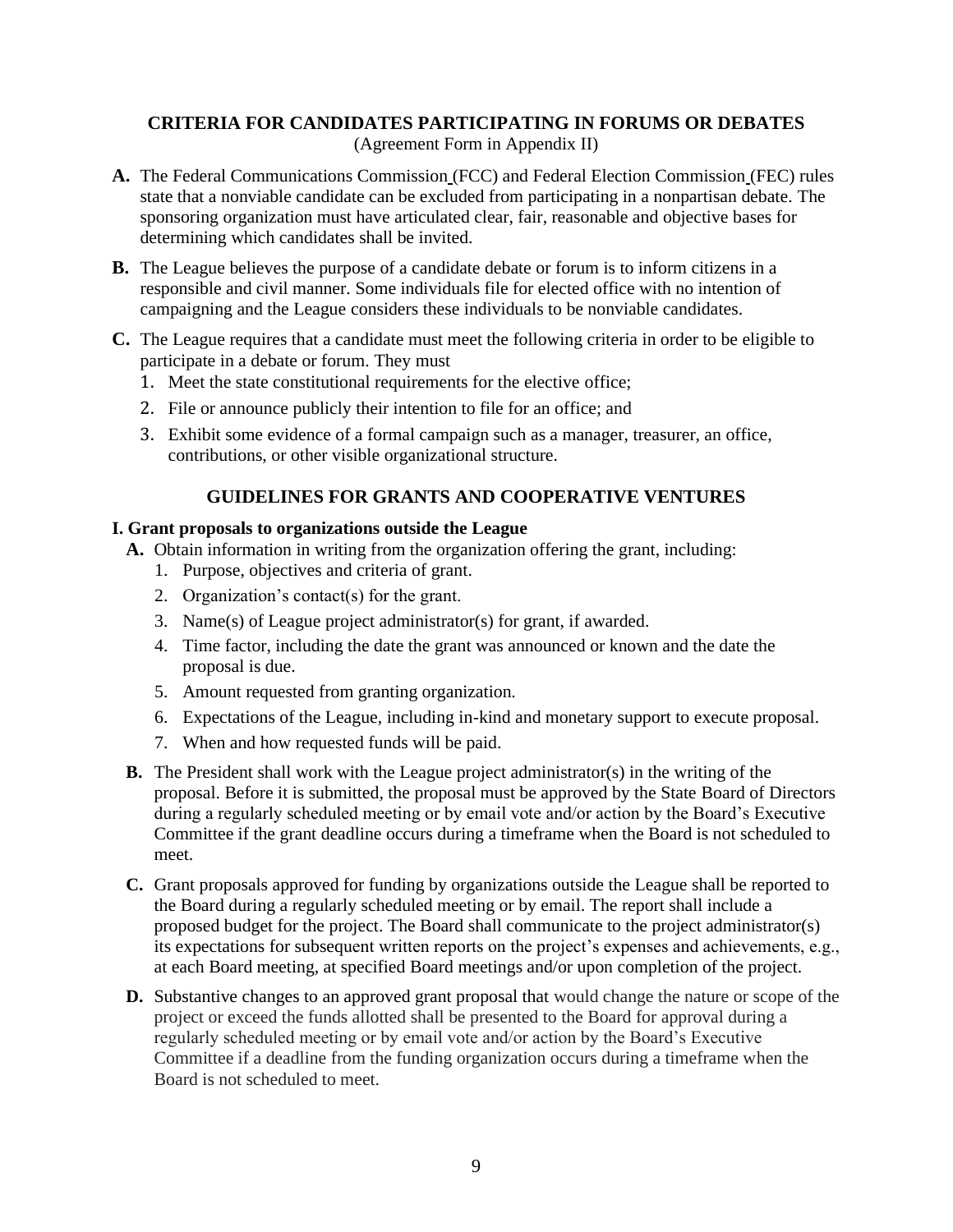- **E.** The project administrator(s) is encouraged to invite League members, including local League members and MALs, to participate in the project.
- **F.** The State League Treasurer shall set up a line item budget associated with the League's bank account for grants to track income and expenditures for the project, and shall disburse funds for payments related to the grant proposal by credit card and/or check reimbursements, consulting with the project administrator(s) as needed.
- **G.** The project administrator(s) shall provide a final report of expenses and an evaluation of achievements of the project to the Board of Directors at the end of the grant period.

## **II. Grant proposals to the League's Education Fund (501)(c)(3)**

- **A.** Local chapters of the League of Women Voters of Nebraska, League members, and local and state non-profit organizations can apply to the League's Education Fund for funding.
- **B.** Requests for funding are initiated by completing a Project Request/Report Form available on the LWVNE website.
- **C.** The League's Education Fund Committee reviews grant proposals from local Leagues and/or participation of the state League in cooperative activities with other non-profit organizations.
- **D.** Proposals recommended for funding by the committee are forwarded to the State Board of Directors for final approval by a vote taken at a meeting or by email as required by Nebraska Revised Statute 21-1895.
- **E.** Upon approval of a proposal for funding, the Board of Directors shall set expectations for written reports on the project's expenses and achievements, e.g., at each Board meeting, at specified Board meetings and/or upon completion of the project.
- **F.** The State League Treasurer shall set up a line item budget associated with the League's bank account for grants to track income and expenditures for the project, and shall disburse funds for payments related to the grant proposal by credit card and/or check reimbursements, consulting with the project administrator(s) as needed.
- **G.** Upon completion, a funded project shall refund to the League any funds appropriated but not used.
- **H.** Proposals not recommended for funding by the committee are reported at the next Board meeting or by email.

## **MEMBERS AT LARGE (MAL) ORGANIZATION AND GUIDELINES**

- **A.** Members-At-Large (MALs) Members-at-large are those members of the League who reside in areas where a local League is not available or who have opted to join at the state level rather than the local. The member-atlarge does not belong to a local League, but is a member of the League of Women Voters of Nebraska and the League of Women Voters of the United States.
- **B.** The MAL pays dues as determined by the State Board, payable to the Treasurer, LWV of Nebraska. Renewal is due on the initial membership date or on a date determined by the MAL unit. Members who are in arrears in payment of dues shall be dropped from membership. A portion of MAL dues shall be credited toward national per-member-payment.

Initial mailing to new members-at-large should include information on MALs and the State Board Roster.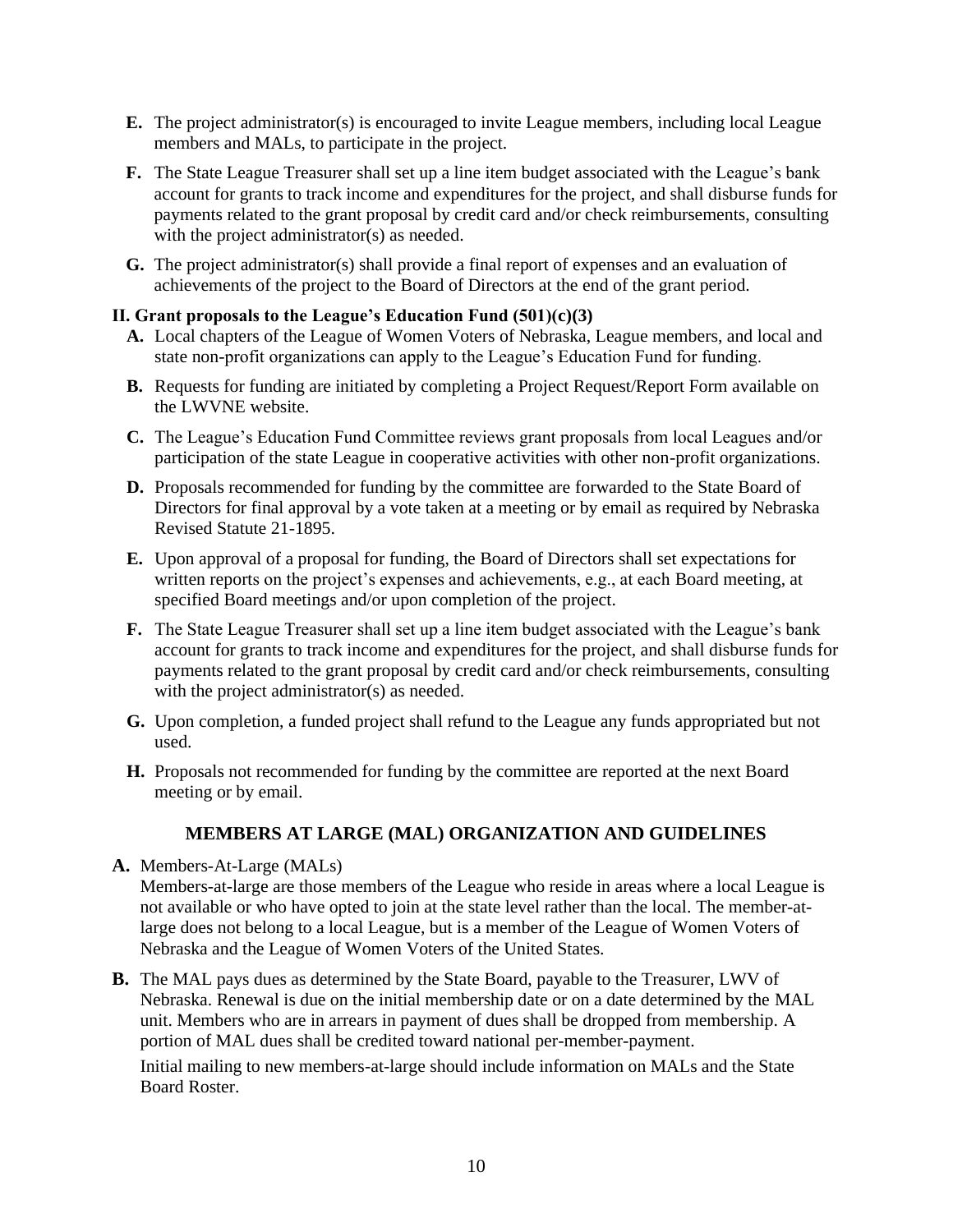- **C.** MALs are put on the emailing list for the Nebraska *VOTER*. MALs will be referred to the State website and/or will receive additional mailings of selected publications.
- **D.** A group of members-at-large in a community may form a MAL Unit. The MAL Unit is under the direction of the State Board. The Unit's role is the same as that of the individual MAL except that the Unit has the advantage of being able to discuss program, arrive at consensus on state and national program items, and act as a group to carry out the purpose of the League.
- **E.** An MAL Unit that has achieved a sustained membership and financial support capable of maintaining a full scope of League activity may apply to the State Board to become a League. *See Appendix IV: Guidelines for Forming a New League.*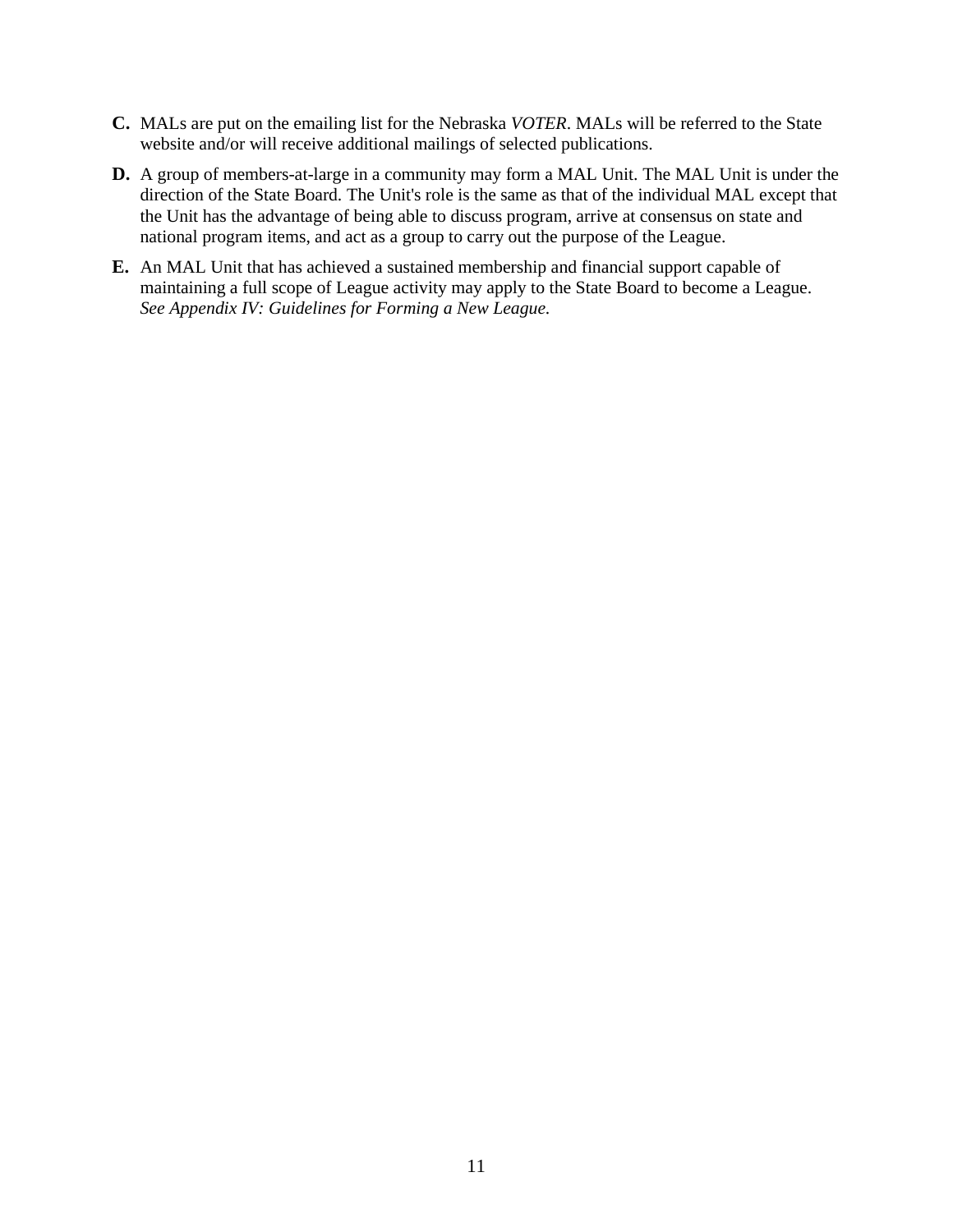#### **APPENDIX I**

#### **LEAGUE OF WOMEN VOTERS OF NEBRASKA**

#### **EXPENSE VOUCHER**

## *SUBMIT RECEIPTS WITH VOUCHER*

**Date:** 

**Pay To:**

<u> 1989 - Johann Barnett, fransk politik (d. 1989)</u>

\_\_\_\_\_\_\_\_\_\_\_\_\_\_\_\_\_\_\_\_\_\_\_\_\_\_\_\_\_\_ Name Officer, Director or Committee Chair

Address

**FOR:** ( e.g. postage, printing, stationery, mileage, etc.)

|                                              | Total Amount \$ |
|----------------------------------------------|-----------------|
| I request reimbursement for the total amount |                 |
| I request reimbursement for \$               |                 |
| I am contributing the total amount to LWVNE. |                 |
| Signature of member completing voucher       | Approved by     |
| <b>SUBMIT TO THE LWVNE TREASURER</b>         |                 |
| <b>For Treasurer's Use</b>                   |                 |
|                                              |                 |
|                                              | Check Number:   |
| <b>Charge Budget Account:</b>                |                 |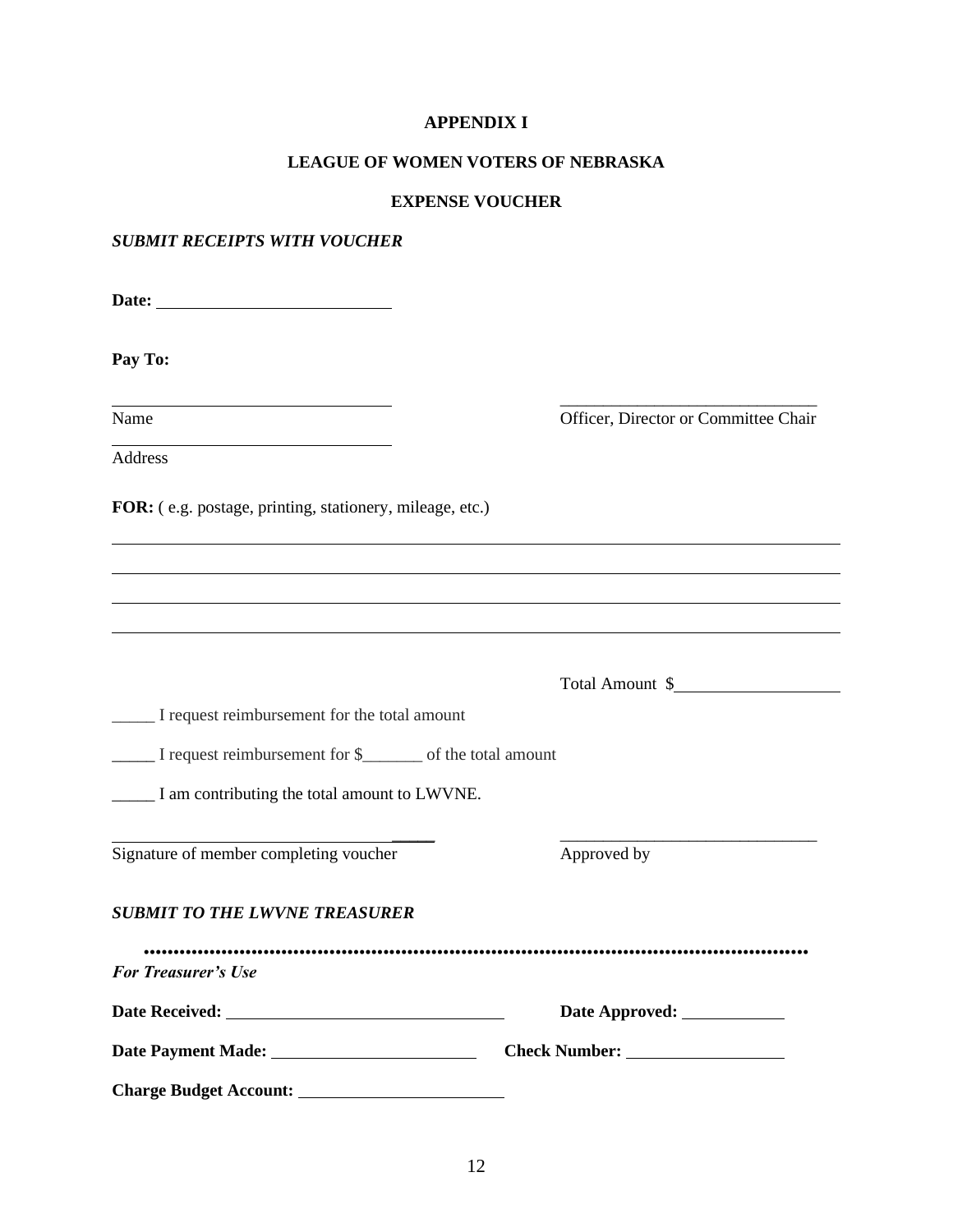## **APPENDIX II**

## **AGREEMENT**

We, \_\_\_\_\_\_\_\_\_\_\_\_\_\_\_\_\_\_\_\_\_\_\_\_\_\_\_\_\_\_\_\_\_\_\_\_\_\_\_\_\_\_\_\_\_\_\_\_\_\_\_\_\_\_\_\_, agree to the services as outlined above by the League of Women Voters of Nebraska. As the sponsor of a Candidate's Forum, we also agree that this forum shall:

• Be fair, impartial and nonpartisan

\_\_\_\_\_\_\_\_\_\_\_\_\_\_\_\_\_\_\_\_\_\_\_\_\_\_\_\_\_\_\_\_\_\_\_\_\_\_

\_\_\_\_\_\_\_\_\_\_\_\_\_\_\_\_\_\_\_\_\_\_\_\_\_\_\_\_\_\_\_\_\_\_\_\_\_\_

- Provide an equal opportunity for each candidate to address the issues
- Keep the moderator, rather than the candidates, in control of the debate
- Provide information which will benefit the voters, not promote a particular candidate or candidates
- Have an agreement in writing from each of any co-sponsoring groups that, if they are going to make an endorsement, they will not do so before the debate

\_\_\_\_\_\_\_\_\_\_\_\_\_\_\_\_\_\_\_\_\_\_\_\_\_\_\_\_\_\_\_\_\_\_\_\_\_\_ \_\_\_\_\_\_\_\_\_\_\_\_\_\_\_\_\_\_\_\_\_\_\_\_\_\_\_\_\_\_\_

Signed by:

President, League of Women Voters

13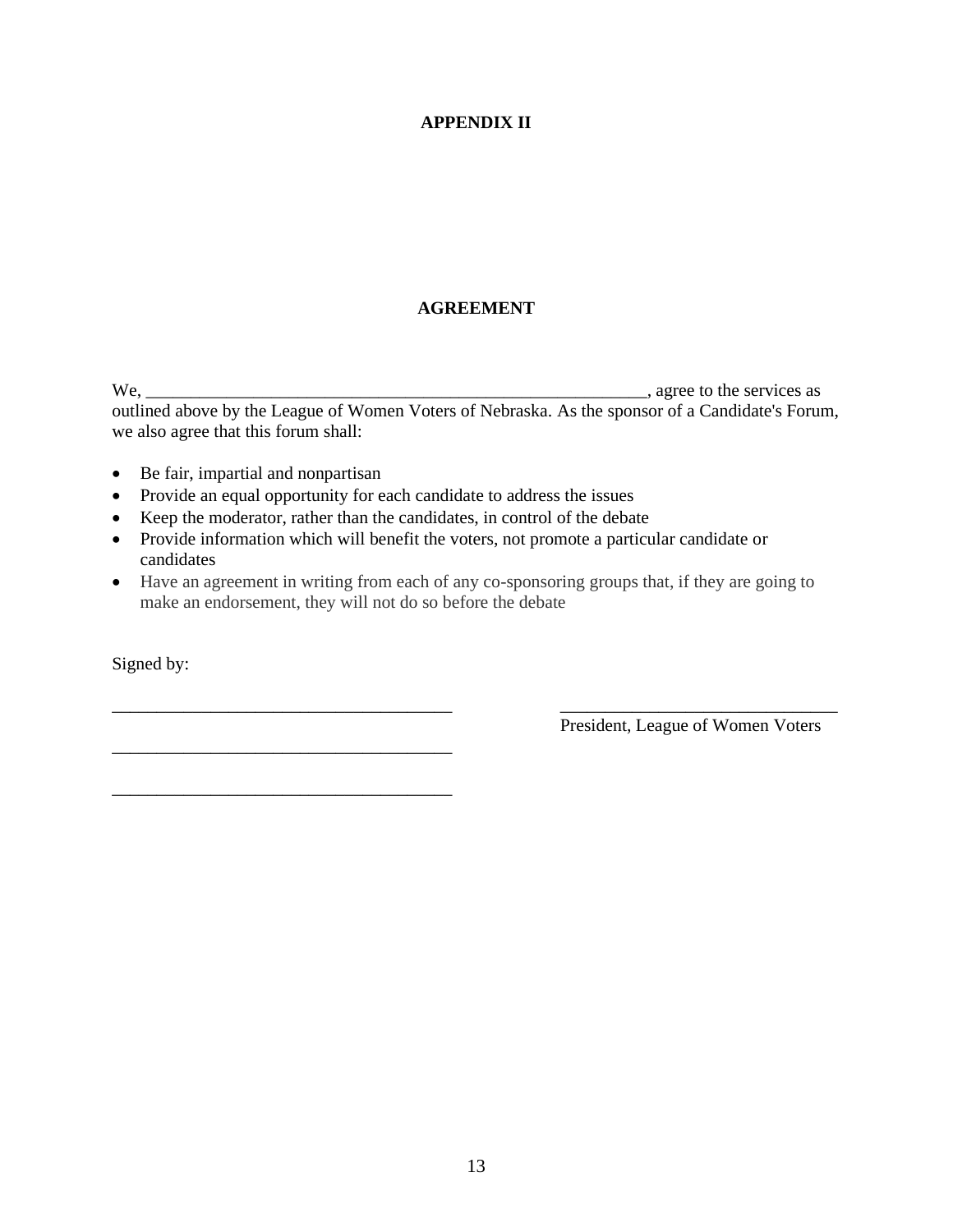## **APPENDIX III**

## **LEAGUE OF WOMEN VOTERS OF NEBRASKA EDUCATION FUND PROJECT REQUEST/REPORT FORM**

From:

Position:

Re: Request for approval LWVNE-EF Interim financial report Received Final financial report Approved

PURPOSE OF PROJECT:

DETAILS OF PROJECT:

DONORS:

CHAIRPERSONS:

BUDGET:

Income Estimate Actual To Date from donor(s) from anticipated sales from grant(s) non-League

from grants(s) League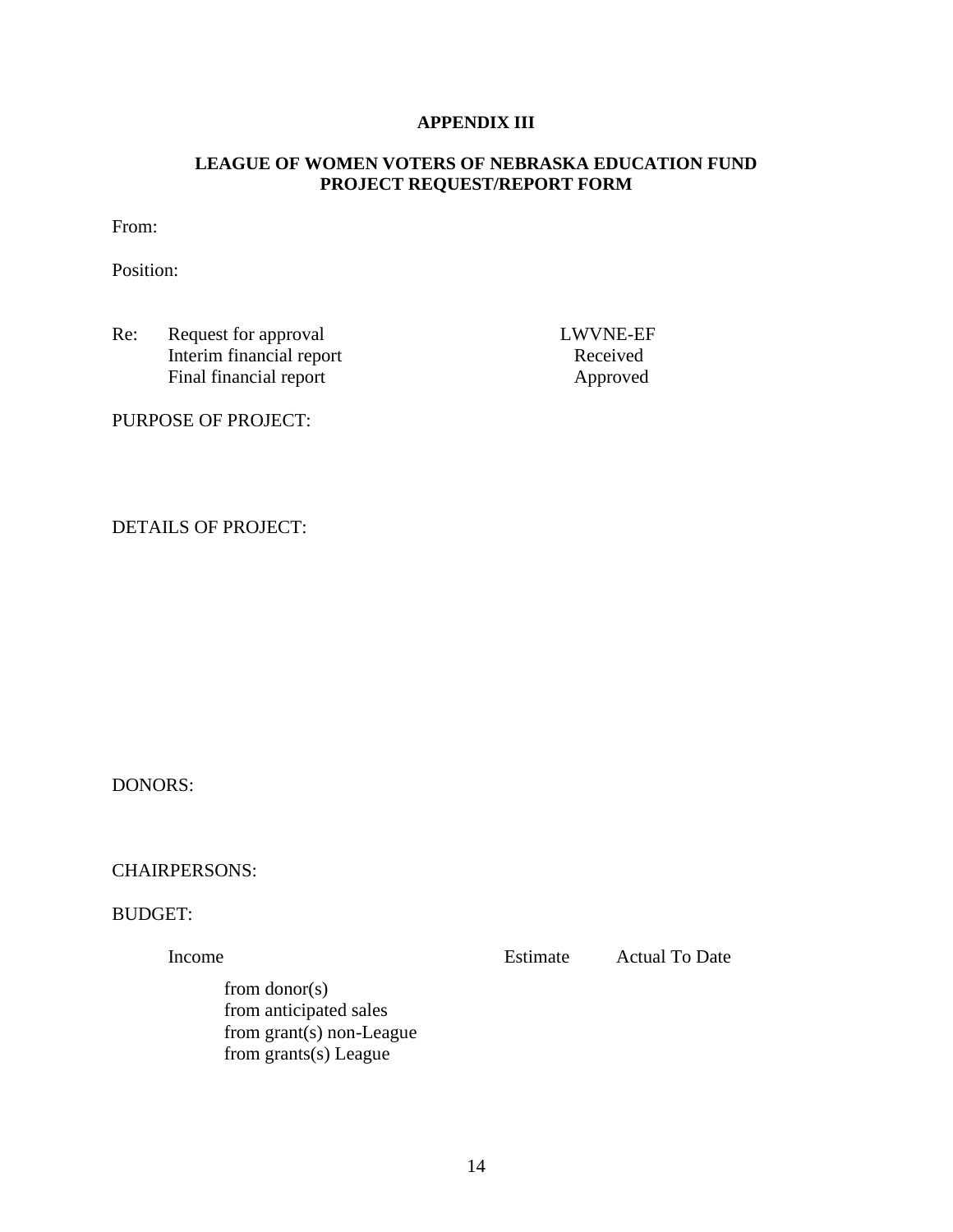## **APPENDIX III, continued**

# **LEAGUE OF WOMEN VOTERS OF NEBRASKA EDUCATION FUND PROJECT REQUEST/REPORT FORM**

Page 2

| Expenditures                                                                                      | Estimate | <b>Actual To Date</b> |
|---------------------------------------------------------------------------------------------------|----------|-----------------------|
| Preparation (copies, printing,<br>postage, LD calls, etc.)                                        |          |                       |
| Committee expenses (e.g.,<br>mileage, LD calls, etc.)                                             |          |                       |
| Publication (printing, toner,<br>ink cartridges, paper, etc.)                                     |          |                       |
| Distribution (postage, packaging,<br>website, etc.)                                               |          |                       |
| Promotion, PR<br>Administration (office, rent,<br>phone, utilities share)                         |          |                       |
| Related management/clerical<br>Miscellaneous and contingency<br>(optional, up to 10% of subtotal) |          |                       |

TOTAL

Advance of \$ requested by (date).

Remainder by (date).

Upon completion of project: AMOUNT DUE:\$ AMOUNT REFUNDED: \$

## **FORWARD TO:**

**president@lwvnebraska.org**

## **QUESTIONS?**

## **CALL 402-475-1411 OR E-Mail:** [office@lwvnebraska.org](mailto:office@lwvnebraska.org)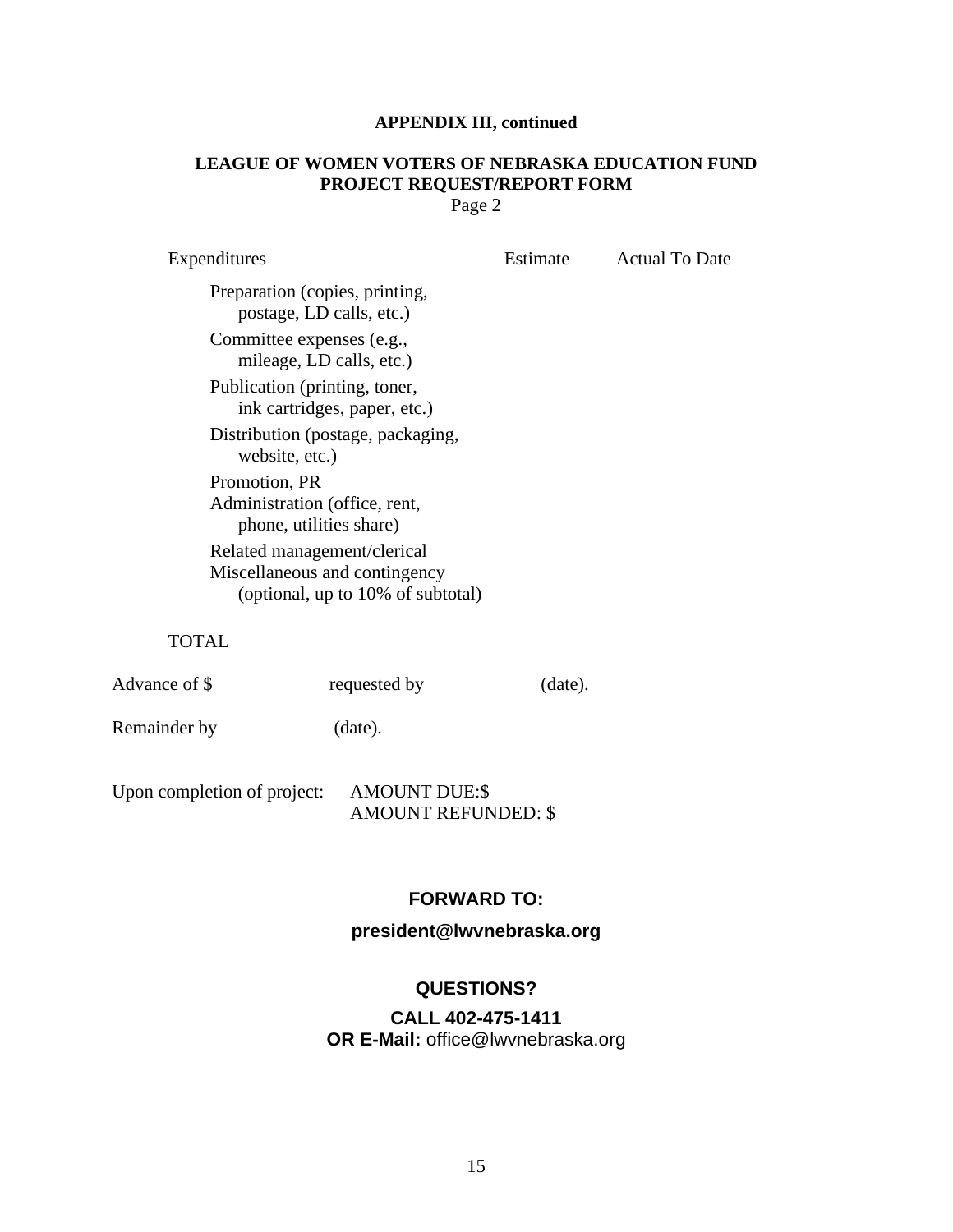## **APPENDIX IV**

# **League of Women Voters of Nebraska Guidelines for Forming a New League**

## **LWVUS Board Approval April 2017**

- **A.** Leadership group, consisting of chairperson and at least 2 other members.
- **B.** Nonpartisanship policy, subscribe to League positions, and respect other Leagues' jurisdictions/use name of LWV.
- **C.** Memorandum of agreement with state (or national) League for membership roster.
- **D.** Memorandum of agreement with state (or national) League for membership dues collection and membership renewal.
- **E.** Partnership with state League to uphold business best practices to minimize risk and liability, such as IRS reporting.

#### **MEMORANDUM OF AGREEMENT**

The new League of Women Voters of \_\_\_\_\_\_\_\_\_\_, named \_\_\_\_\_\_\_\_\_\_\_\_\_\_, as an official League of Women Voters in Nebraska, agrees to collect and pay Per Member dues (PMP) to the League of Women Voters US and LWVNE in a timely fashion at the standard rate prescribed by them.

The number of members for payment to LWVNE and LWVUS is determined by the number of members on January 31<sup>st</sup> of any given year. Dues are collected annually in a month chosen by the local League. Any additional money collected as local dues may be kept.

Members' names and contact information will be forwarded to both LWVUS and LWVNE. Birthdates are required to track ages of members and are sent to LWVUS. All lists are confidential and only used for specific League purposes including eligibility to access League information and benefits as requested by the member.

| Signed                                                            | Date |
|-------------------------------------------------------------------|------|
| $\mathbf{L}$ cannot $\mathbf{W}$ and $\mathbf{V}$ at $\mathbf{L}$ |      |

| Signed                 |           |  |
|------------------------|-----------|--|
| <b>STATISTICS</b><br>. | _________ |  |

President of LWVNE

## **MEMORANDUM OF AGREEMENT**

(Transition from MALs to a League)

Memorandum of Agreement between The League of Women Voters of NE and the Members at Large of the League of Women Voters in \_\_\_\_\_\_\_\_\_\_\_\_\_\_ for the transition of \_\_\_\_\_\_\_\_\_\_\_ Members to a new League

Having met the criteria for recognition of New Local Leagues which include:

1. Formation of a Leadership Group consisting of a chairperson and at least 2 other members,